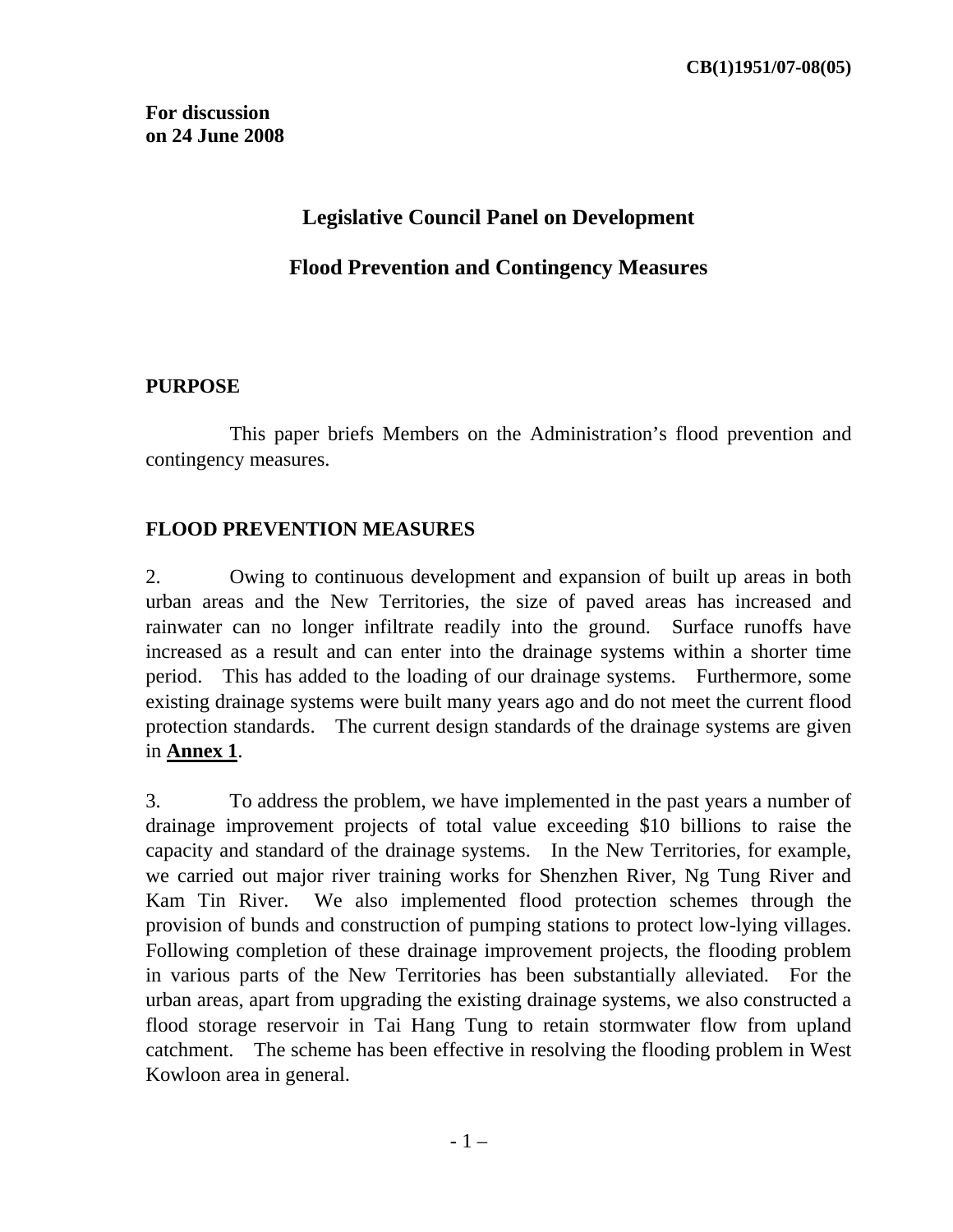4. We will continue to invest in our infrastructure to raise the flood protection capacity of the drainage systems. We started the construction works for the strategic Hong Kong West drainage tunnel and the Tsuen Wan drainage tunnel in late 2007 at a cost of \$3 billion and \$1.3 billion respectively. These two tunnels will divert the upstream surface runoff directly to the sea. The construction of a drainage tunnel in Lai Chi Kok is also planned to start later this year at a project estimate of \$1.8 billion. Upon completion of these three strategic drainage tunnels, the flooding risk in the downstream urbanized areas will be greatly reduced. Besides, several other drainage improvement projects are in the pipeline for commencement progressively between the latter half of 2008 and 2009. A list of these projects, at a total estimated cost of about \$1.3 billion, is at **Annex 2**.

## **FLOOD INCIDENTS**

5. Despite our endeavour, we cannot eliminate the risk of flooding in total. There are many factors contributing to flood occurrence, the major ones being -

- extreme rainfall and tidal conditions
- ♦ landslips
- blockage of drainage inlets by debris

6. We are aware that it is impracticable to design our drainage systems to cater for extreme rainfall and tidal conditions. That said, we will continue to invest and press ahead the planned drainage improvement projects to ensure that the flood protection level in various parts of the territory will be raised to meet the current design standards.

7. Landslip could be another cause of flooding. During very heavy rainstorms, mud and sediments arising from landslips could be carried downstream by the rapid runoff and accumulate at drainage inlets, causing blockage to the drainage systems. As a result, flooding and ponding occur in low-lying areas or localized low areas. Reducing landslip risk could help prevent flooding.

8. Over the past 30 years, we have concentrated our efforts to improving the stability of man-made slopes in the territory. It is expected that by 2010, the improvement works to all high-risk man-made slopes will be completed. In December 2007, we have announced the long term "Landslip Prevention and Mitigation Programme" which will deal with the landslide risk from the remaining man-made slopes and vulnerable natural hillsides. Natural hillsides adjacent to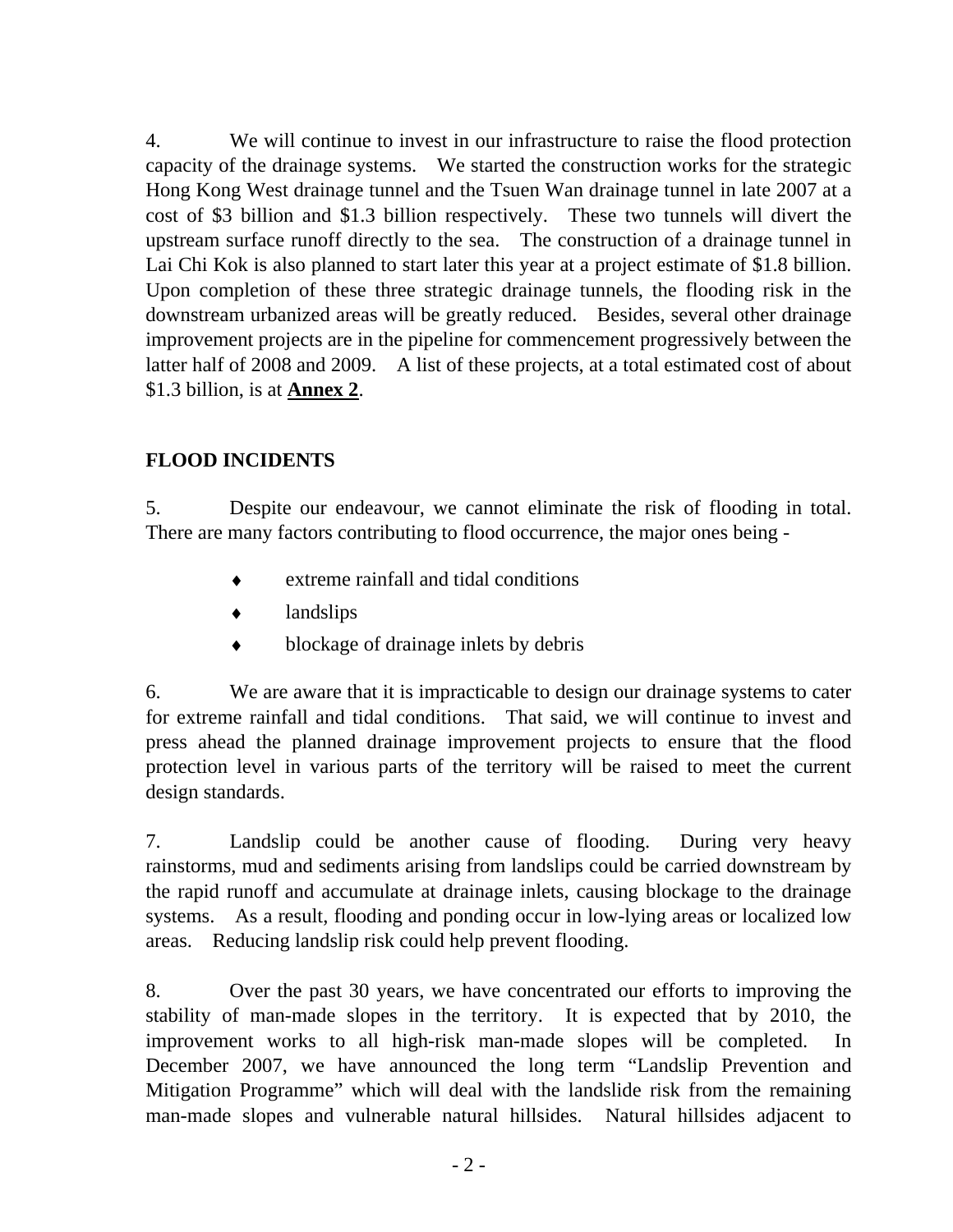existing buildings aside, high priority will also be accorded to natural hillsides adjoining major transport corridors to avoid the latter being disrupted during heavy rainstorms.

9. Objects and debris from other than landslips may also accumulate at drainage inlets hence obstructing runoff from entering the drainage systems swiftly. Apart from regular maintenance of the drainage systems, Drainage Services Department send out emergency teams on site to clear debris to ensure that the drainage systems are functioning effectively.

### **CONTINGENCY MEASURES**

10. Government has already put in place an emergency system to deal with natural disasters including severe weather conditions. In accordance with the current Contingency Plan for Natural Disaster, the Government's Emergency Monitoring and Support Centre (EMSC) will be activated if a Tropical Cyclone Warning Signal No. 8 or higher, a Black Rainstorm Warning Signal or Tsunami Warning is issued. In addition, it will also be activated in the event of any major incidents that will seriously affect public safety and security. The primary functions of the EMSC are to monitor and provide support to emergency services in rescue and search of life and injuries. Relevant departments will also activate their individual emergency control centres to provide support to the EMSC where necessary. Upon the completion of the rescue phase, relevant departments will follow up necessary actions for recovery and restoration ensuring that those affected community and areas are properly attended to.

11. Turning to the aftermath of natural disasters including severe weather conditions, we will strengthen our actions to help community restore their normal lives as soon as possible. We will continue to work closely with the District Offices and focus particularly on pooling of resources, enhancement of communication, setting works priority, monitoring of operations of relevant works departments and ensuring co-ordination of works in a timely manner.

## **ADVICE SOUGHT**

12. Members are invited to give views on the paper.

**Development Bureau Drainage Services Department June 2008**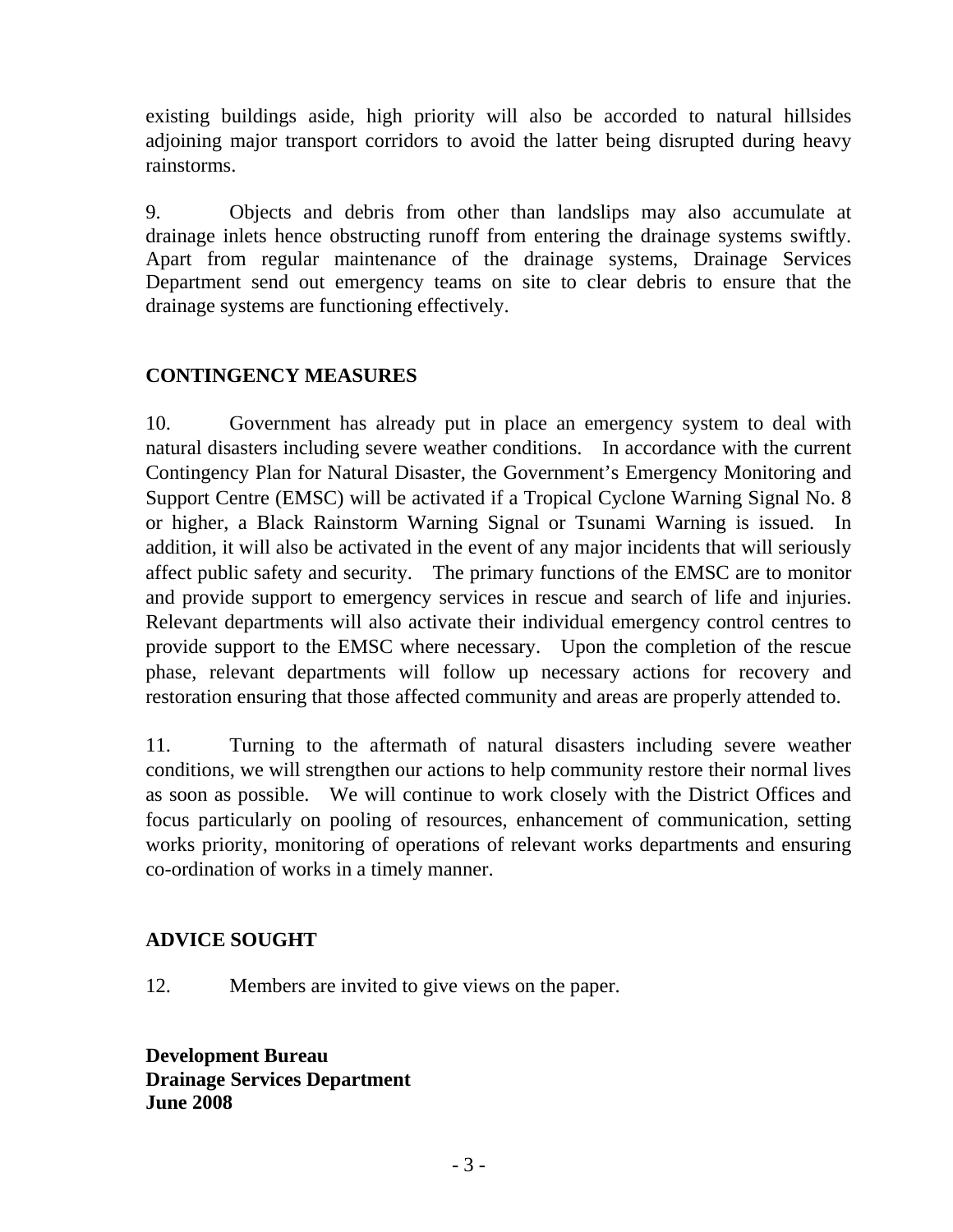#### **Annex 1**

#### **Design Standards**

 $\overline{a}$ 

In the design of drainage systems, the standards we adopt take into consideration factors such as land use, social and economic consequences of flooding, the effectiveness of flood mitigation measures and international practices. The current standards, which are comparable to that of other countries, are as follows -

| <b>Type of Drains</b>              | <b>Return Period</b> <sup>1</sup> |  |  |
|------------------------------------|-----------------------------------|--|--|
| Intensively used agricultural land | 2-5 years                         |  |  |
| Village drainage                   | 10 years                          |  |  |
| Main rural drainage channels       | 50 years                          |  |  |
| Urban branch drains                | 50 years                          |  |  |
| Urban trunk drains                 | 200 years                         |  |  |

<sup>&</sup>lt;sup>1</sup> "Return period" means the average number of years during which flooding of the particular severity will occur once, statistically. An event of longer return period means that it is more severe in scale but has a lower chance of occurrence.